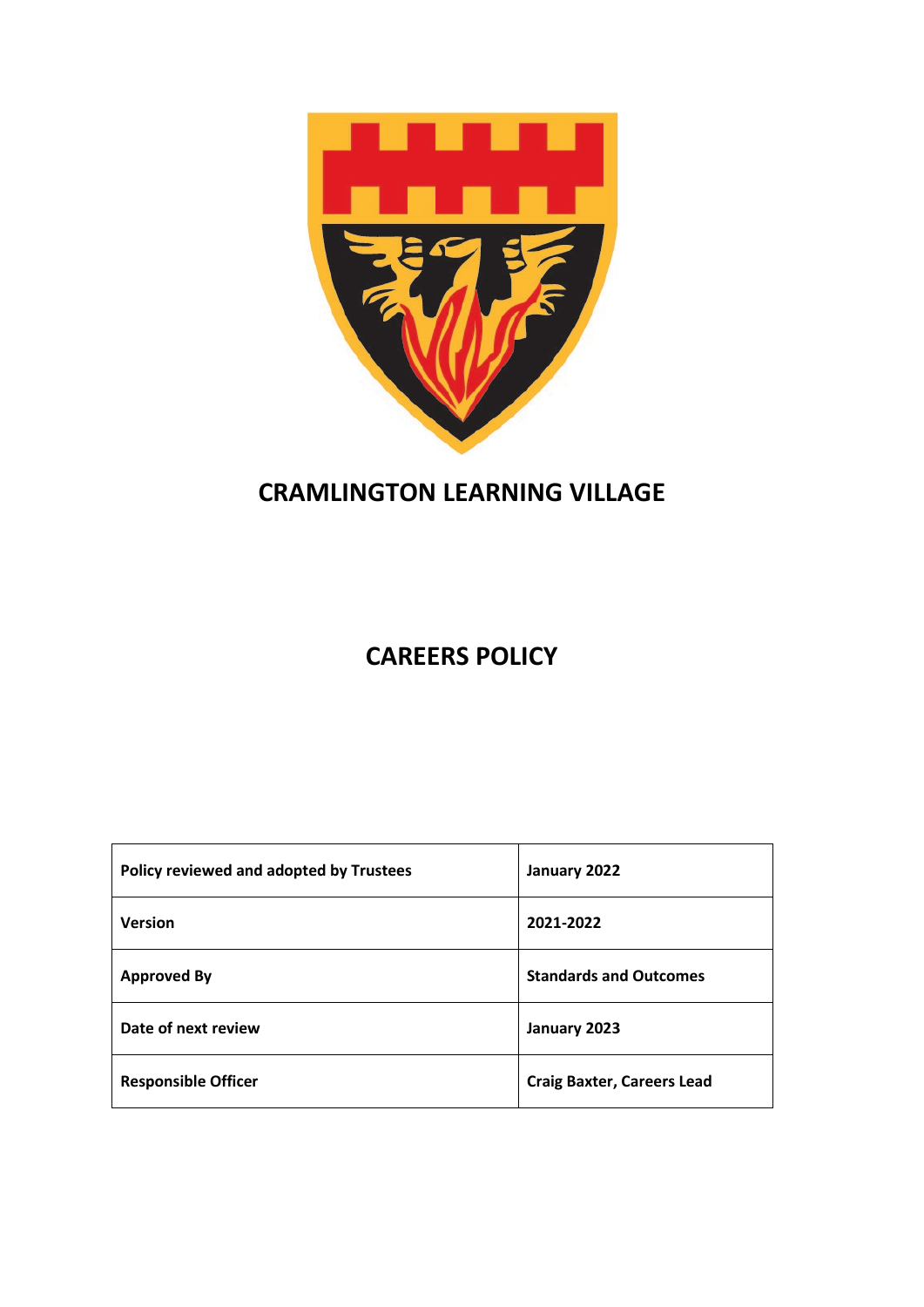# **1 RATIONALE**

- 1.1 At Cramlington Learning Village, our Careers Education, Information, Advice and Guidance (CEIAG) programme has been designed to provide our young people with the knowledge and skills necessary to make successful transitions to the next stage of their life. We believe that strong CEIAG helps to broaden horizons, challenge stereotypes and raise aspirations, providing a clearer idea of the routes to jobs and careers which are not only engaging and rewarding, but relevant in the current labour market.
- 1.2 Our CEIAG programme has been developed around the Gatsby Charitable Foundation's "Good Career Guidance" report which identifies eight Gatsby Benchmarks, defining a world-class standard of excellent careers guidance. The school has appointed a Careers Lead to ensure the leadership and coordination of a high quality careers programme, who will work alongside the North East Local Enterprise Partnership (NELEP) to build an employer engagement plan in line with the requirements of the eight Gatsby Benchmarks:
	- 1. A stable careers programme
	- 2. Learning from career and labour market information
	- 3. Addressing the needs of each pupil
	- 4. Linking curriculum learning to careers
	- 5. Encounters with employers and employees
	- 6. Experiences of workplaces
	- 7. Encounters with further and higher education
	- 8. Personal guidance

## **2. AIMS**

- 2.1 This policy sets out the nature and aims of Careers Education at Cramlington Learning Village. The aims of good quality, impartial careers education may be summarised as follows:
	- 2.1.1 To provide a planned programme of activities to which all students are entitled and have access and to respond to the needs of each student to support their progress.
	- 2.1.2 To provide comprehensive information and high quality, independent careers guidance (advice) so that students, assisted by their parents / carers, can make informed decisions at key transition points.
	- 2.1.3 To work in partnership with an external IAG provider, employers and other education providers to ensure all students progress to opportunities in further/higher education, training or employment
	- 2.1.4 To ensure that CEIAG is an integral part of the whole school curriculum for all students and illustrates the relevance of subject studies to later life.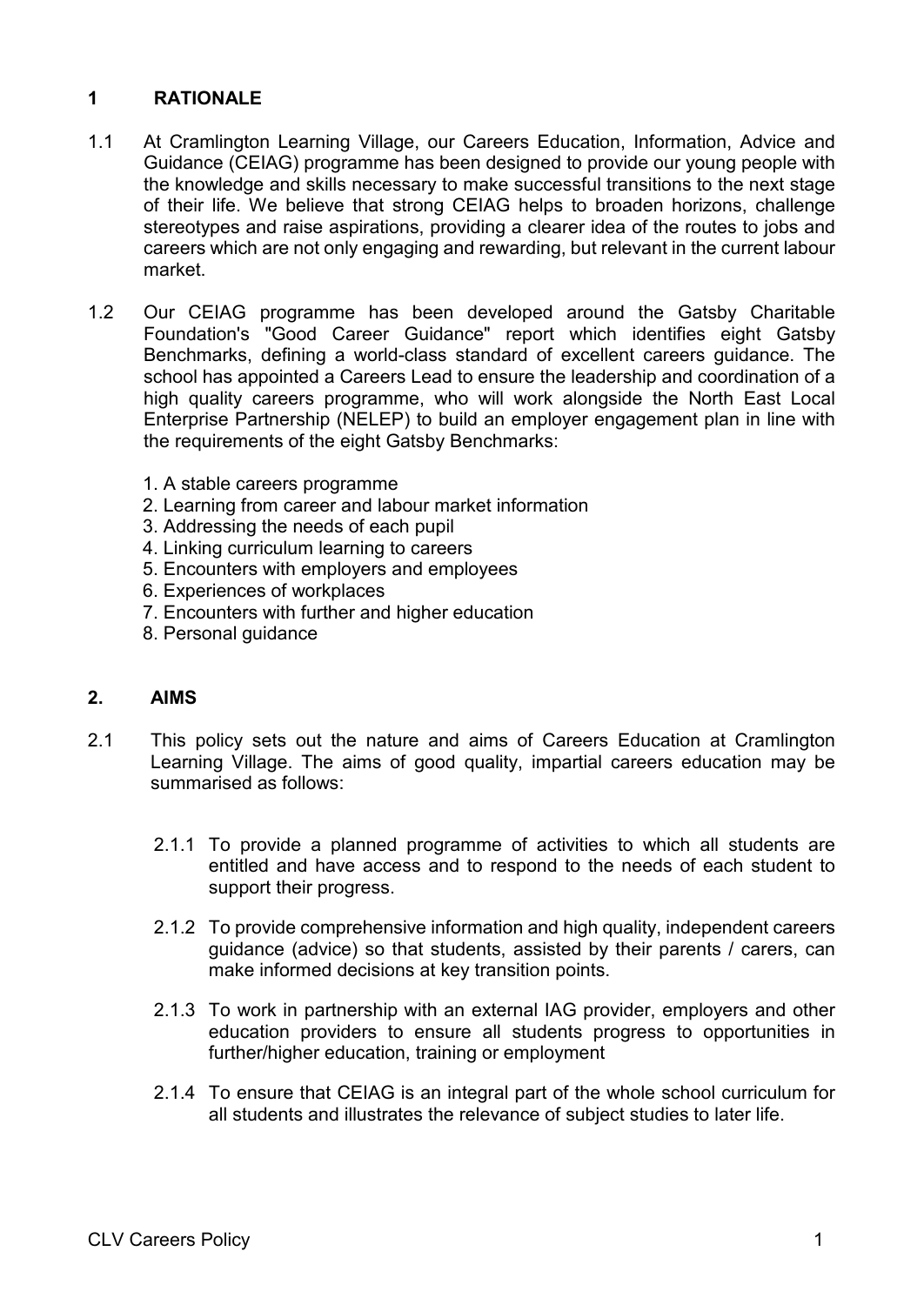2.1.5 To actively promote equality of opportunity and to challenge stereotypes, helping students to overcome any overt and hidden barriers to progress that they may encounter.

## **3 DELIVERY**

3.1 The careers programme includes careers education sessions through PSHE, career guidance activities such as individual interviews, information and research activities, work- related learning, including employer led workshops. There will be opportunities every year for students to interact with multiple employers, with one major event such as a careers fair or business challenge taking place on an annual basis in each key stage. The careers lead will work in conjunction with the school's Enterprise Advisor to develop a plan which ensures that all students have the level of careers guidance and business interaction required to work towards the achievement of the Gatsby **Benchmarks** 

## **4 STAFFING**

4.1 The key staff responsible for careers provision at CLV are:

#### 4.1.1. **Craig Baxter– Careers Lead**

The Careers Lead is responsible and accountable for the delivery of CLV's programme of careers advice and guidance. The role involves leading the team, planning and managing careers provision and working with local employers, providers and education establishments.

## 4.1.2. **Jon Bird – Co-Headteacher and SLT lead for CEIAG**

Has strategic responsibility for CEIAG and will oversee the school's appointed Careers Lead in delivering CLV's programme of careers advice and guidance. They will liaise with the Careers Lead to monitor progress towards achieving the Gatsby Benchmarks, in accordance with the DFE, whilst evaluating the effectiveness of the programme.

#### 4.1.3. **Gill Tate – Independent Careers Advisor**

Schools have a statutory duty to provide access to independent and impartial careers education for students in Years 7-13. CLV fulfils its statutory obligation in CEIAG by securing the services of an external careers guidance service Aspire-Igen with Gill Tate as the external careers adviser working in school. Effective personalised IAG enhances and complements careers education and is available from Years 8 to Year 13.

#### 4.1.4. **Peter Clayton & Ian Hall - Governors with responsibility for CEIAG**

The school has appointed two lead governors for CEIAG who are responsible for familiarising the school's governing body with the CEIAG policy and ensuring that school staff follow statutory guidelines. They would also be expected to work to ensure sufficient time and resources are allocated to CEIAG to fulfil the policy and ensure that value for money is being achieved.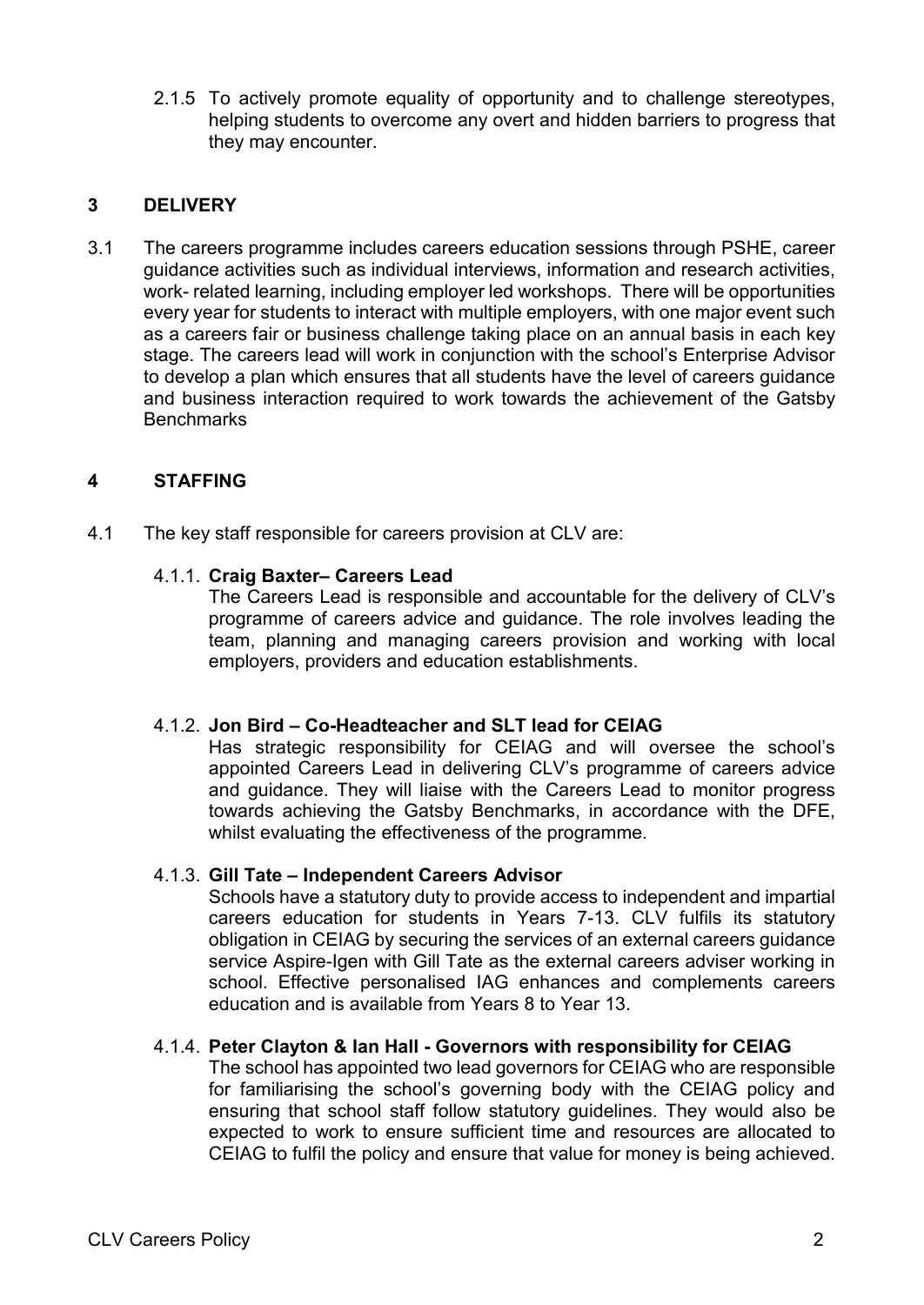## 4.1.5. **All teachers**

Every teacher may, as part of learning time, deliver CEIAG. There is also an expectation that CEIAG is woven through all curriculum areas. Many aspects will also be delivered in home group sessions and wellbeing days. Hence all teachers and tutors are responsible for signposting students to where they can get further information, advice and guidance

## **5 LINKS WITH LOCAL AUTHORITY**

5.1 The school will work with the Local Authority, including sharing information regarding student destinations post-16 and post-18.

## **6 LINKS TO OTHER POLICIES**

- 6.1 The policy for CEIAG supports and is itself underpinned by a range of key school policies, including;
	- Safeguarding and Child Protection Policy
	- SEND Information report
	- Equality Information and objectives statement
	- Pupil Premium plan
	- Sex and Relationships Policy
	- Mental Health and Wellbeing Policy

## 7 **EVALUATION**

- 7.1 The quality of careers education is evaluated by;
	- 7.1.1. The analysis of the destinations of students after they have left the school and, where available, information about their progress in further or higher education, training and employment.
	- 7.1.2. Surveys of students in the school
	- 7.1.3. Feedback from students who have used the services of the independent careers adviser
	- 7.1.4. Feedback from employers
	- 7.1.5. Reporting to SLT and the governors annually.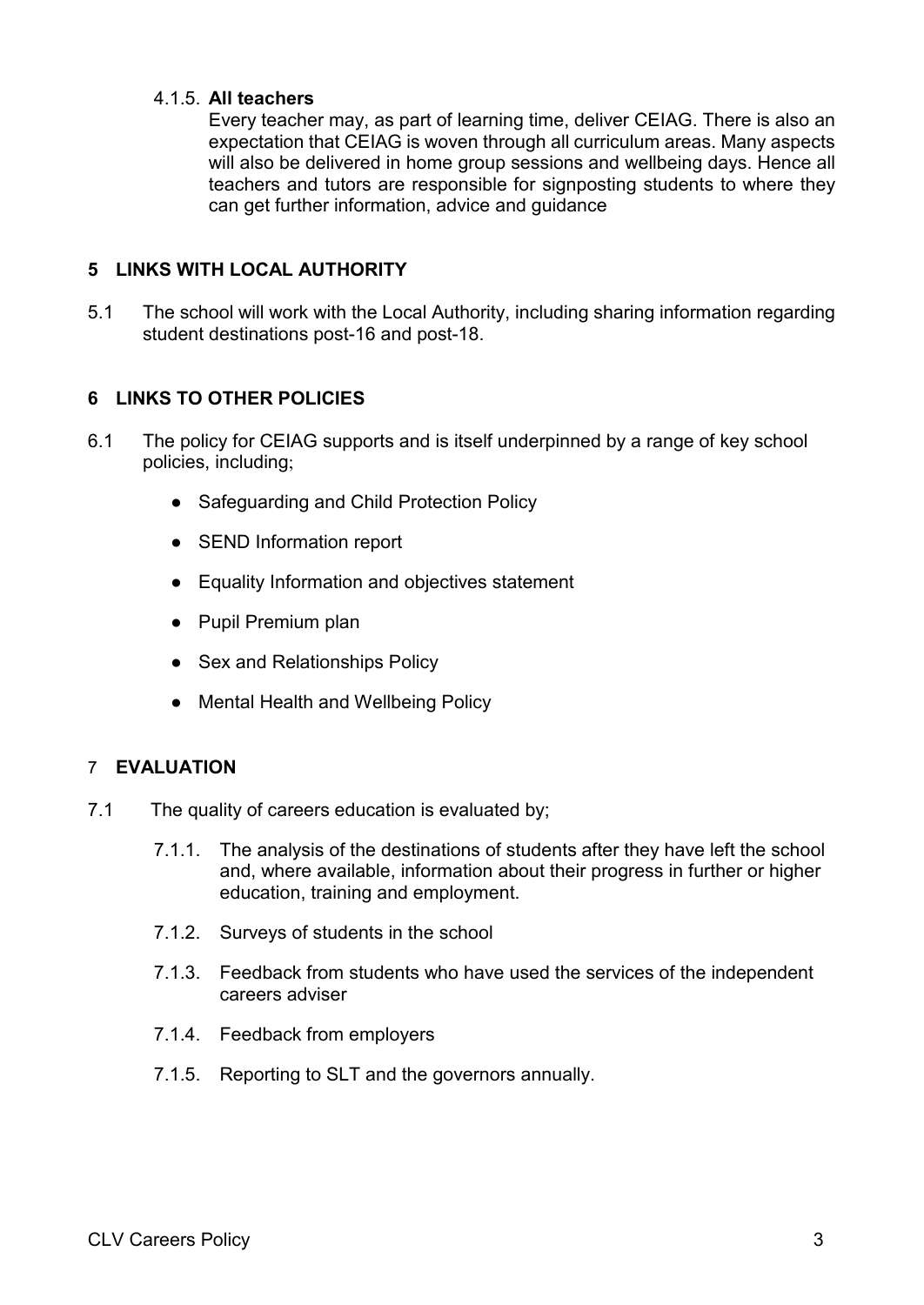## 8 **THE CAREERS HUB**

8.1 CLV have secured membership of the North East Ambition: Careers Hub' which will support schools and colleges in the region to implement and achieve the 8 Gatsby Career Benchmarks. Delivered by The Careers & Enterprise Company in partnership with the North East Local Enterprise Partnership (NELEP), the North East Ambition: Careers Hub comprises more than 40 secondary schools who work with universities, training providers, employers and career professionals to improve careers education. They will be supported by a 'Hub Lead' and Enterprise Coordinators who will help coordinate activity and build networks.

## **9 ENTERPRISE ADVISOR PROGRAMME**

9.1 The NELEP have worked with CLV to identify and appoint an appropriate enterprise advisor. The enterprise advisor programme embeds business leaders in to schools on a voluntary basis to support with the delivery of careers education. They aim to identify possible employer interactions within the curriculum or PSHE programme and provide opportunities for students to engage with the world of work.

## **10 NORTH EAST NETWORK MEETINGS**

10.1 The Careers Leader will attend scheduled network meetings across the year to share good practice with representatives from other schools and colleges, to gain access to experts in the various aspects of the Gatsby Benchmarks and to make connections with other organisations who could work with the school to provide strong CEIAG.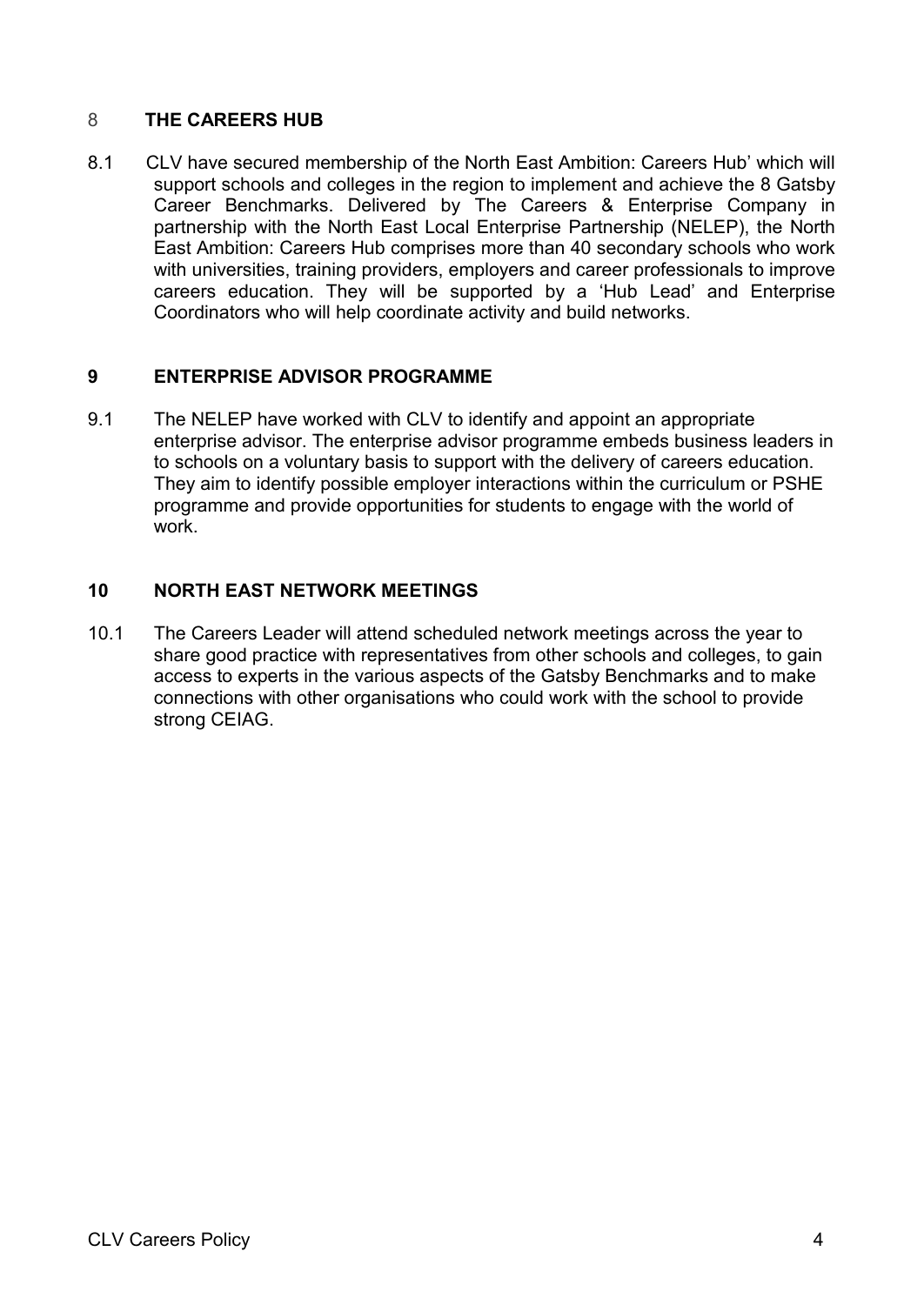| <b>Summary of provision</b> |                                                                                                                                                                                                                                                                                                                                                                                                                                                                                                                                                                                                                                                                                                                                                                                                                                                                                                                                                                                                                                                                                                                                             |  |
|-----------------------------|---------------------------------------------------------------------------------------------------------------------------------------------------------------------------------------------------------------------------------------------------------------------------------------------------------------------------------------------------------------------------------------------------------------------------------------------------------------------------------------------------------------------------------------------------------------------------------------------------------------------------------------------------------------------------------------------------------------------------------------------------------------------------------------------------------------------------------------------------------------------------------------------------------------------------------------------------------------------------------------------------------------------------------------------------------------------------------------------------------------------------------------------|--|
|                             | By the end of this key stage, students will have                                                                                                                                                                                                                                                                                                                                                                                                                                                                                                                                                                                                                                                                                                                                                                                                                                                                                                                                                                                                                                                                                            |  |
| <b>Key Stage 3</b>          | • Had access to independent and impartial careers guidance<br>Accessed and used information about career paths to inform<br>their own decisions on study options<br>Received an interview with a senior member of staff regarding<br>their GCSE subject choices and potential career plans.<br>Participated in Year 9 careers day, interacting with a range of<br>organisations and raising awareness of potential career paths<br>and qualifications required.<br>Interacted with a STEM organisation, highlighting careers in<br>STEM industries and challenging gender stereotypes.<br>Experienced subject lessons where teachers highlight the<br>$\bullet$<br>relevance of their subjects for a wide range of future careers<br>Had multiple opportunities to learn from employers (wellbeing<br>days, master classes, assemblies etc.)<br>Interacted with organisations in Years 7 and 8 as part of the<br>PSHE "guest speaker" programme and wellbeing days.                                                                                                                                                                         |  |
| <b>Key Stage 4</b>          | Accessed and used labour market information to inform their own<br>$\bullet$<br>decisions on study options.<br>Participated in a STEM challenge, interacting with organisations<br>from STEM industries<br>Experienced subject lessons where teachers highlight the<br>relevance of their subjects for a wide range of future careers<br>Had multiple opportunities to learn from employers (wellbeing<br>days, master classes, assemblies etc.)<br>Attended an options evening to discuss post-16 choices with<br>CLV subject staff, or college/apprenticeship opportunities with<br>our impartial professional careers adviser<br>Had opportunities for guidance interviews with our impartial<br>professional careers adviser<br>Accessed advice at an individual interview with a senior member<br>of staff, receiving guidance and support to help them firm up their<br>choices post-16 and think about the implications.<br>Chosen and applied for an appropriate opportunity post-16<br>Made a back-up plan in case things go better or worse than<br>expected.<br>The school no longer has formal work experience for all students |  |
|                             | as part of their curriculum. The school is endeavouring to meet<br>benchmark 6: Experiences of workplaces through workplace<br>visits during experience week in the summer term.                                                                                                                                                                                                                                                                                                                                                                                                                                                                                                                                                                                                                                                                                                                                                                                                                                                                                                                                                            |  |
| <b>Key Stage 5</b>          | Received an introduction to accessible routes into university<br>$\bullet$<br>through Newcastle Partners Programme and Durham Supported<br>Progression.<br>Accessed and used labour market information to inform their own<br>decisions on study options, increasing knowledge of careers<br>available at ages 18 and beyond                                                                                                                                                                                                                                                                                                                                                                                                                                                                                                                                                                                                                                                                                                                                                                                                                |  |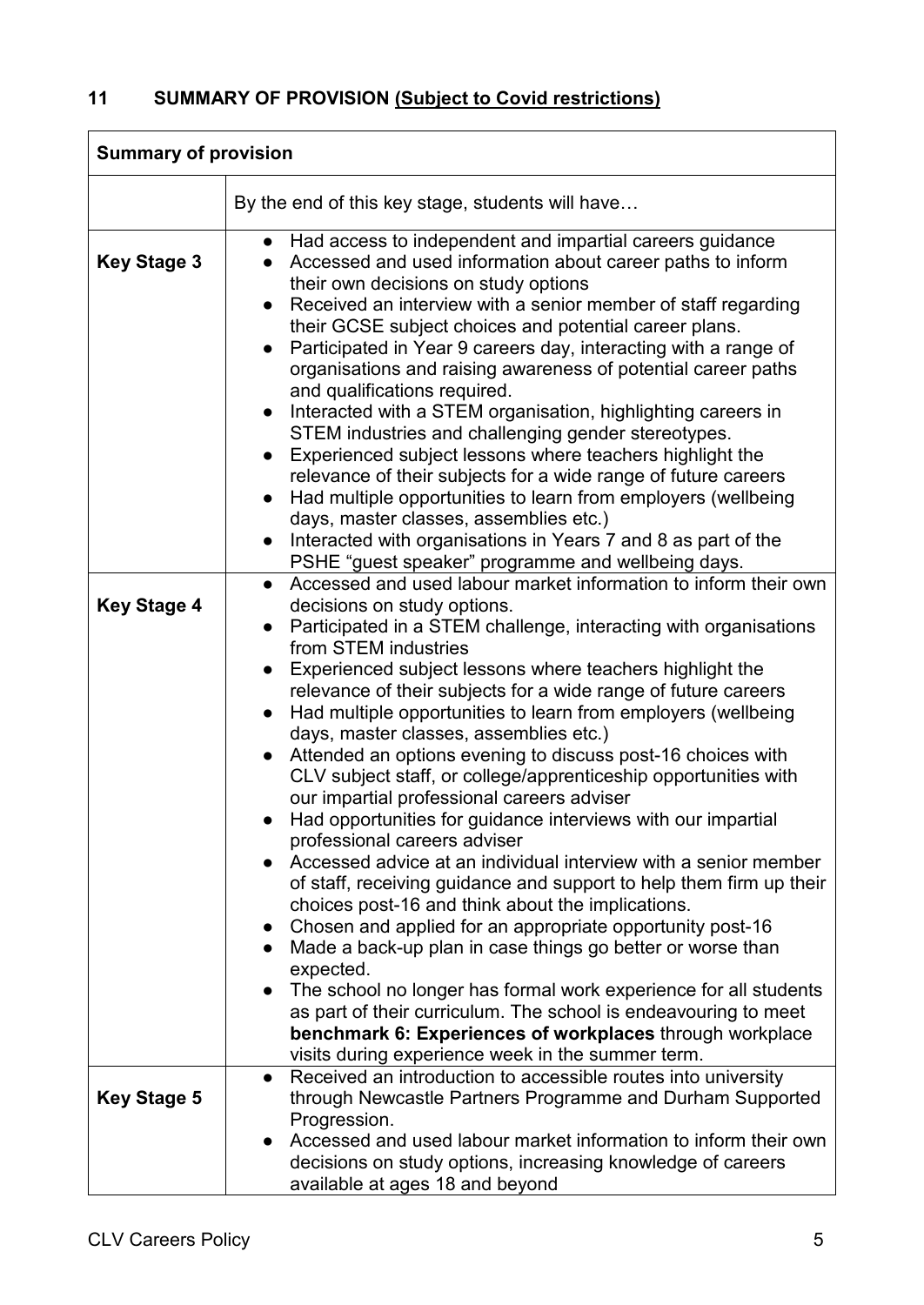| Experienced subject lessons where teachers highlight the<br>relevance of their subjects for a wide range of future careers<br>Had multiple opportunities to learn from employers (wellbeing<br>$\bullet$<br>days, master classes, assemblies etc.)<br>Had the opportunity to attend two university open days to help<br>inform their next steps if they are intending on going on to higher<br>education.<br>Had opportunities for guidance interviews with an impartial                                                                                                                                                                                                                                                                                                                                                                                                                              |
|-------------------------------------------------------------------------------------------------------------------------------------------------------------------------------------------------------------------------------------------------------------------------------------------------------------------------------------------------------------------------------------------------------------------------------------------------------------------------------------------------------------------------------------------------------------------------------------------------------------------------------------------------------------------------------------------------------------------------------------------------------------------------------------------------------------------------------------------------------------------------------------------------------|
| professional careers adviser prior to making their next steps.<br>• Been supported through the decision making process regarding<br>Higher or Further Education as well as alternative routes such as<br>apprenticeships and employment after Year 13 through the Sixth<br>Form Studies programme.<br>Had the opportunity to take advantage of further work experience<br>$\bullet$<br>opportunities.<br>Enhanced those personal and employability skills valued by<br>employers through completing the ESH employability<br>programme, interacting with a range of organisations.<br>Participated in a community project, working with a variety of<br>$\bullet$<br>organisations and exploring career paths supporting the local<br>community.<br>Attended a careers/futures fair to meet a range of organisations<br>$\bullet$<br>and higher education providers to discuss opportunities post-18. |
| The school no longer has a formal work experience for all<br>students as part of their curriculum. The school is endeavouring<br>to meet benchmark 6: Experiences of workplaces through<br>'workplace Wednesday's' in June of each year.                                                                                                                                                                                                                                                                                                                                                                                                                                                                                                                                                                                                                                                              |
|                                                                                                                                                                                                                                                                                                                                                                                                                                                                                                                                                                                                                                                                                                                                                                                                                                                                                                       |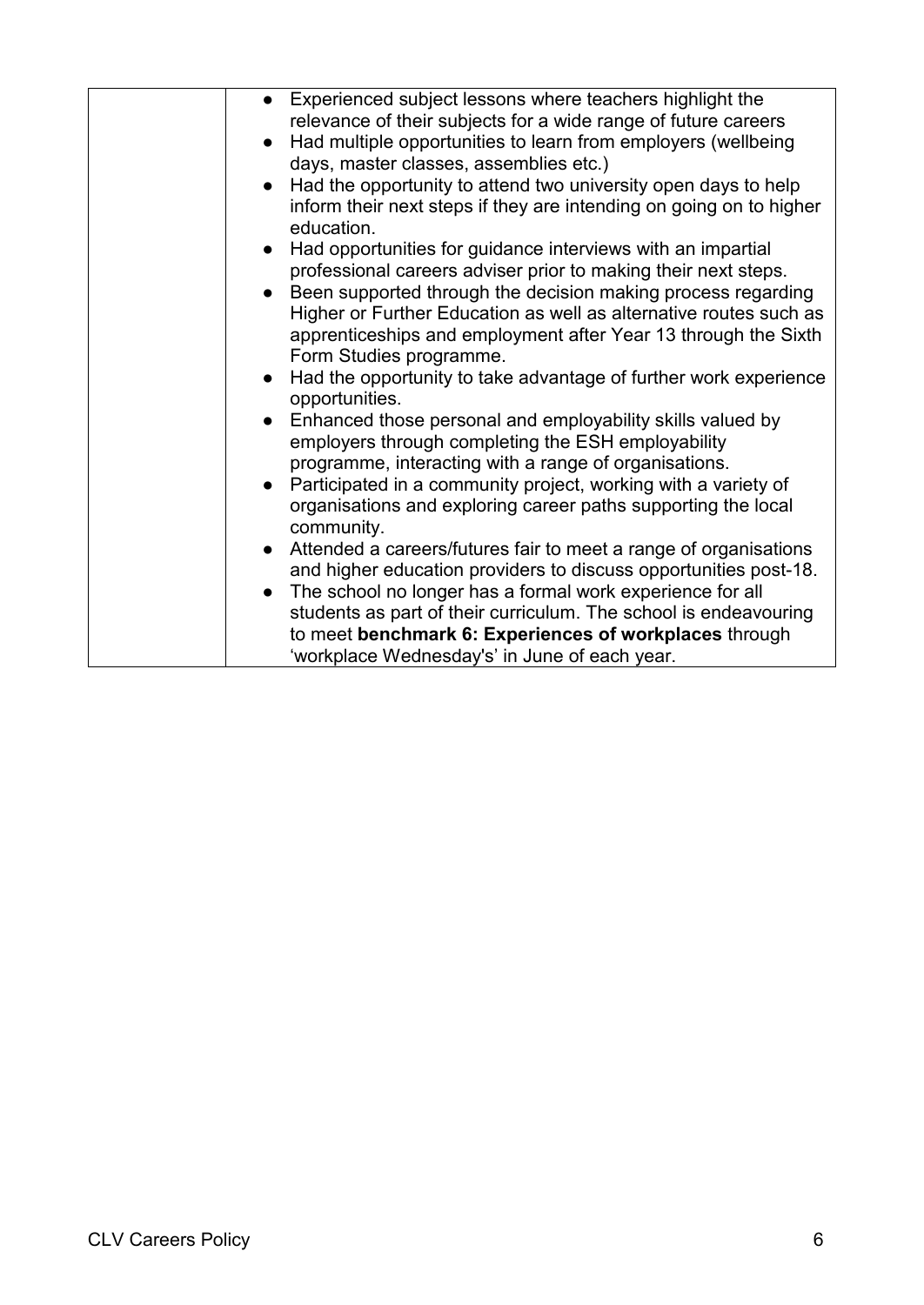## **12. 12 FURTHER INFORMATION**

- **12.1.** Please access the links below for further information or guidance regarding the Gatsby benchmarks or careers advice and guidance:
	- **12.1.1.** Gatsby Good Career Guidance: <http://www.gatsby.org.uk/education/focus-areas/good-career-guidance>
	- **12.1.2.** Policy Paper Careers strategy: making the most of everyone's skills and talents: [https://www.gov.uk/government/publications/careers](https://www.gov.uk/government/publications/careers-strategy-making-the-most-of-everyones-skills-and-talents)[strategy-making-the-most-of-everyones-skills-and-talents](https://www.gov.uk/government/publications/careers-strategy-making-the-most-of-everyones-skills-and-talents)
	- **12.1.3.** Career information and teaching resources across the curriculum <https://icould.com/explore>